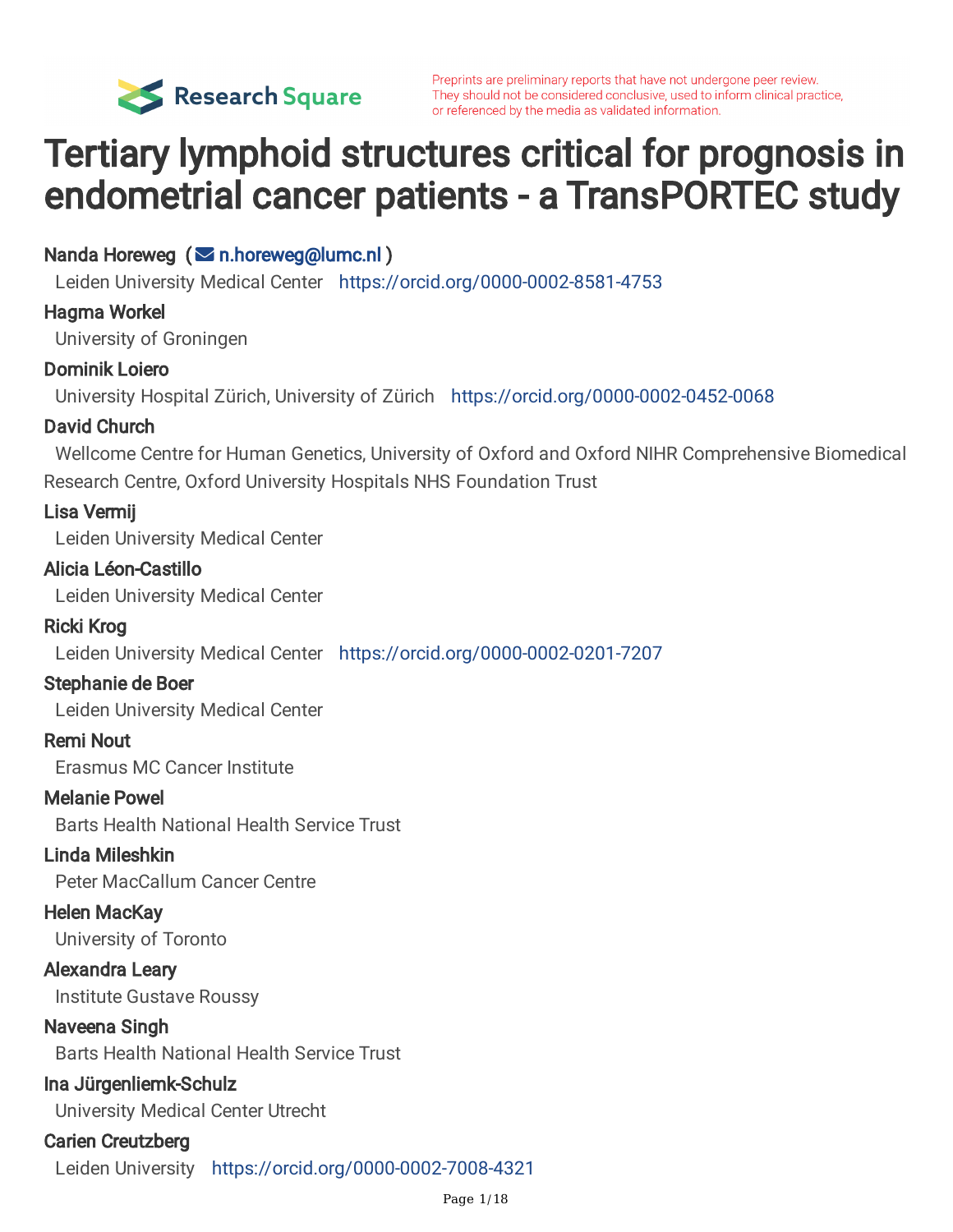### Viktor Koelzer

University and University Hospital Zürich <https://orcid.org/0000-0001-9206-4885>

#### Hans Nijman

University Medical Center Groningen

### Tjalling Bosse

Leiden University Medical Center

## Marco Bruyn

University Medical Center Groningen

### Article

Keywords: B-cells,endometrial cancer, cancer survival, tumors

### DOI: <https://doi.org/10.21203/rs.3.rs-677975/v1>

**License:**  $\textcircled{c}$   $\textcircled{f}$  This work is licensed under a Creative Commons Attribution 4.0 International License. Read Full [License](https://creativecommons.org/licenses/by/4.0/)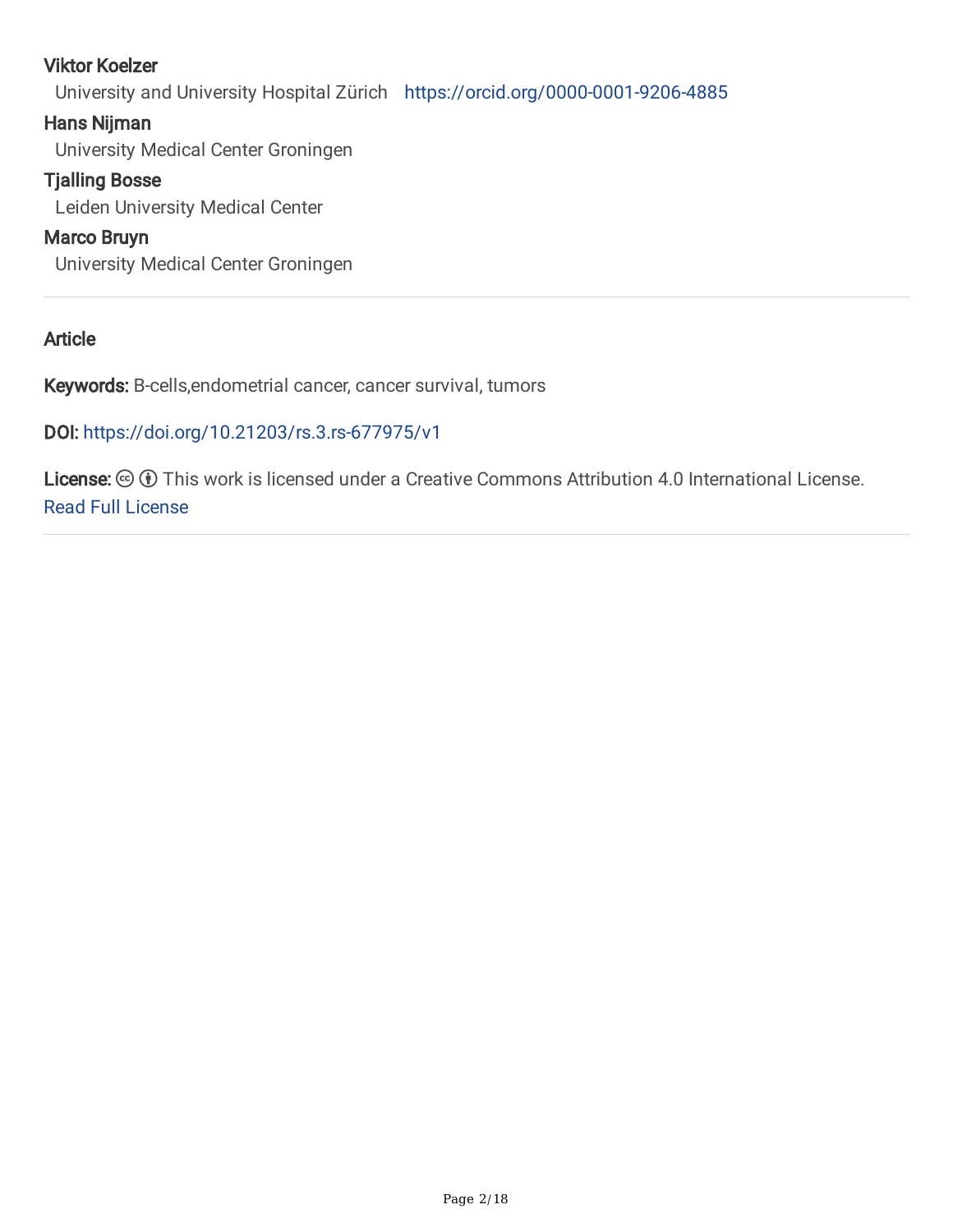# Abstract

B-cells play a key role in cancer suppression, particularly when aggregated in tertiary lymphoid structures (TLS). Here, we investigated the role of B-cells and TLS in endometrial cancer (EC). Single cell RNAsequencing of B-cells showed presence of activated/memory B-cells, cycling/germinal center B-cells and antibody-secreting cells. Differential gene expression analysis showed association of TLS with L1CAM overexpression. Immunohistochemistry and co-immunofluorescence showed L1CAM expression in mature TLS localized in the myometrial wall or at the tumor invasive border, independent of L1CAM expression the tumor. Using L1CAM as a marker, 378 of the 411 molecularly classified ECs from the PORTEC-3 biobank were evaluated. TLS were found in 19%, predominantly in mismatch-repair deficient and polymerase-epsilon mutant EC. Multivariable Cox regression analysis showed strong favorable prognostic impact of TLS, independent of clinicopathological and molecular factors. Our data suggests a pivotal role of TLS in outcome of EC patients, and establishes L1CAM as a simple biomarker.

Statement of significance Tertiary lymphoid structures have a pivotal role in the immune response against endometrial cancer. Presence of mature tertiary lymphoid structures can be easily assessed using L1CAM immunohistochemistry and has independent favorable predictive value for recurrence and endometrial cancer-specific survival.

# Introduction

The molecular classification of endometrial cancer (EC) distinguishes four subtypes with validated prognostic impact: i) ultra-mutated EC with DNA-polymerase epsilon exonuclease domain mutations (POLE mut) with an excellent prognosis; ii) hypermutated EC with mismatch-repair deficiency (MMRd) with an intermediate prognosis; iii) copy-number-high EC with frequent TP53 mutations (p53abn) with an unfavorable prognosis; and iv) copy-number-low EC without a specific molecular profile (NSMP) with an intermediate prognosis. We recently demonstrated that assessment of CD8<sup>+</sup> tumor infiltrating Tlymphocytes (TILs) improves prognostication beyond clinicopathological risk factors and molecular class.<sup>1</sup> In another study, we found that T-cell responses led to B-cell driven immune responses via the secretion of CLCX13, a key driver of B-cell recruitment.<sup>2</sup> Expression of CLCX13 was associated with the formation of B-cell aggregates in and around ECs in the presence of high endothelial venules (HEV), germinal B-cells centers and dendritic cells surrounded by a rim of T-cells. <sup>2</sup> This specific type of ectopic lymphoid formations are known as tertiary lymphoid structures (TLS).<sup>3,4</sup> At TLS, local and systemic Band T-cell responses against cancer are initiated and maintained.<sup>4,5</sup> TLS presence is associated with a reduced risk of recurrence and improved response to immune checkpoint blockade (ICB) in several cancers.<sup>5-11</sup> A recent study assessed presence of TLS in EC by a 12-cytokine signature and identified most TLS in POLEmut and MMRd EC.<sup>6</sup> TLS were associated with a significantly better prognosis, but independence of this effect of clinicopathological features and molecular class was not assessed.<sup>6</sup> In this study, we aimed to better understand the role and prognostic relevance of B-cells and TLS in the immunity against EC.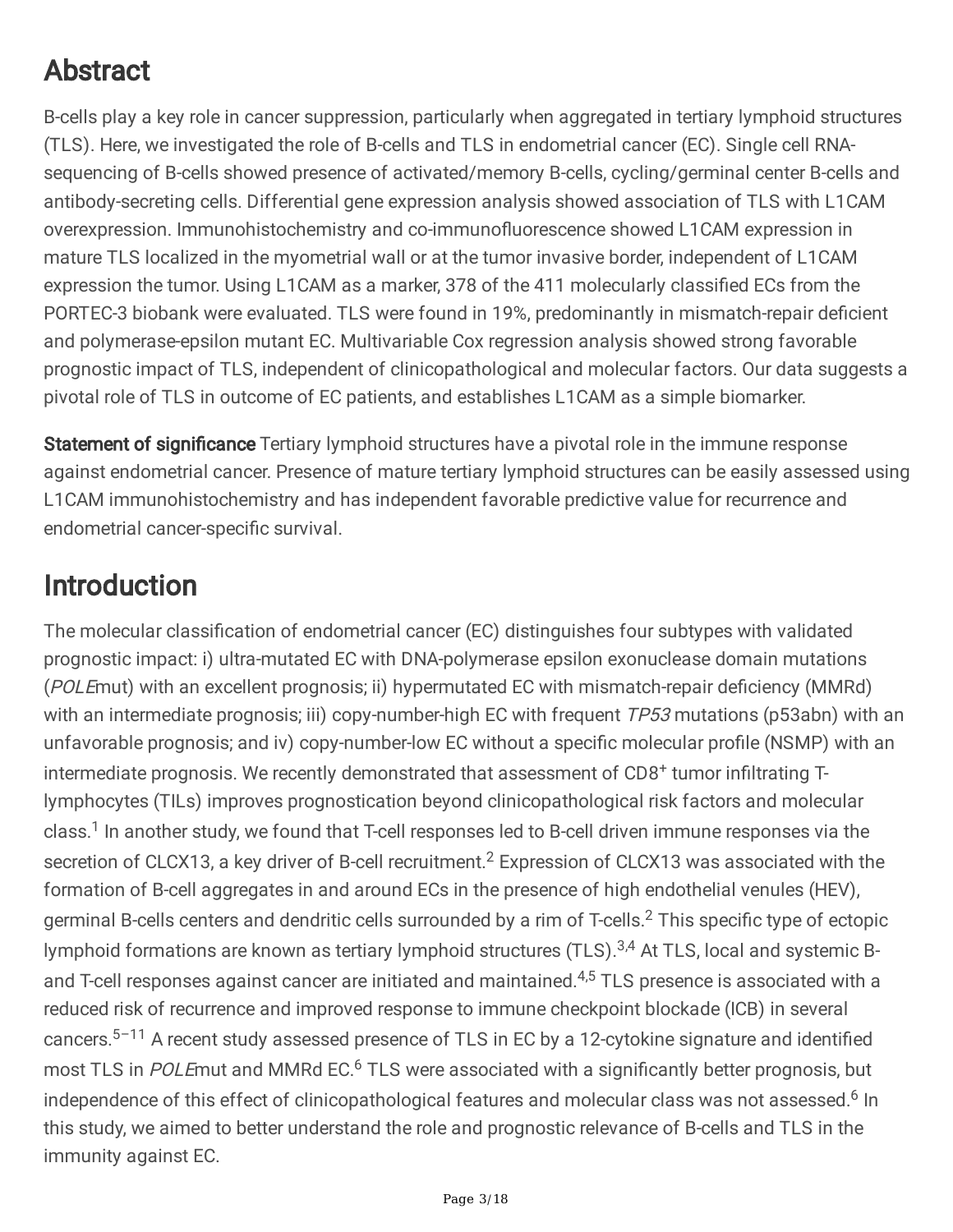# Results

We first performed an in-depth analysis of B-cell responses in EC by single-cell mRNA sequencing (scRNAseq) of 1501 B-cells obtained from 6 ECs (Fig. 1A). Unsupervised clustering identified three main clusters of B-cells characterized by: activation-induced genes including HLA-DRA and IRF8 (cluster 1); Germinal Centre (GC)-like genes HMGB2, BHLHE40 and VIM (cluster 2); and plasma cell genes PRDM1, XBP1, IGHG1-4, IGHA1-2 and CD38 (Cluster 3) (Fig. 1B). We assigned a probabilistic classification for each of the B-clusters to a lymph node spatial transcriptomics dataset, using a tonsil scRNA-seq dataset as control (Supplemental Fig. 1). Cluster 1 cells resembled activated/memory B-cells (ABC), cluster 2 cells cycling/GC B-cells (GC) and cluster 3 antibody-secreting cells (ASC) (Fig. 1C and Supplemental Fig. 1). Interestingly, ABCs did not only express classical activation markers such as HLA-DRA, but also CD11c, linked to chronic antigen stimulation and B-cell 'exhaustion' in auto-immune disease (Fig. 1D). We characterized the observed antibody responses in more detail and found 4 major ASC-clusters (Fig. 1E). The clusters were consistent with B-cell class switching and largely based on differential expression of heavy chain genes IGHG1-4, IGHA1-2 and the mutually exclusive light chain genes IGLC2-7 and IGKC (Fig. 1E). These observations are in line with a recent study in HPV-associated HNSCC<sup>12</sup>, and suggest similarities between B-cell responses in viral- and neoantigen-driven immune responses.

The presence of ABC and GC B-cells raised the possibility that these could be a result of ongoing TLS formation. To confirm this, we quantified TLS using H&E-stained histological sections from The Cancer Genome Atlas (TCGA) uterine corpus endometrial cancer cohort (Fig. 2A). In line with previous observations<sup>6,13</sup>, TLS were more common among the neoantigen-rich MMRd and POLEmut EC-subtypes (Fig. 2B). Differential gene expression analysis revealed a significantly higher expression of genes associated with CD8<sup>+</sup>-T-cell infiltration (CD8A) and effector function (LAG3, CCL5, NKG7, GZMH) in ECs with TLS (Fig. 2C and Supplemental Table 1). Surprisingly, we also noted significantly greater expression of L1CAM in ECs with TLS (Fig. 2C). L1CAM overexpression of cancer cells is associated with increased metastatic potential and worse prognosis.<sup>14</sup> We followed up on this observation by performing L1CAMimmunohistochemistry (IHC) on EC samples (Fig. 2D). We observed strong L1CAM staining in the GC-like structures of the TLS, which co-localized with follicular dendritic cell (FDC) marker CD21 (Fig. 2E). This was independent of L1CAM overexpression by the tumor. Analysis of sequential tissue sections confirmed presence and typical distribution of TLS hallmark immune cell subsets in aggregates expressing L1CAM (Supplemental Figure S2).

To explore whether expression of L1CAM could be used as a marker for the presence of mature TLS, we used the L1CAM-stained whole tissue slides of the PORTEC-3 trial.<sup>15</sup> In 378 of the 411 molecularly classified ECs, L1CAM-stained slides of sufficient quality were available for TLS assessment (Figure S3, Table S2). Using this method, TLS were observed at the tumor invasive border and in the myometrium in 71 of the 378 EC tissues (18.8%), ranging from 1 to 20 TLS per slide (median 2). As in the TCGA cohort, presence of TLS was correlated with the neoantigen-rich POLEmut and MMRd molecular subtypes (Fig. 3A, Table S3). Moreover, in EC's with multiple classifying features, such as MMRd EC with secondary p53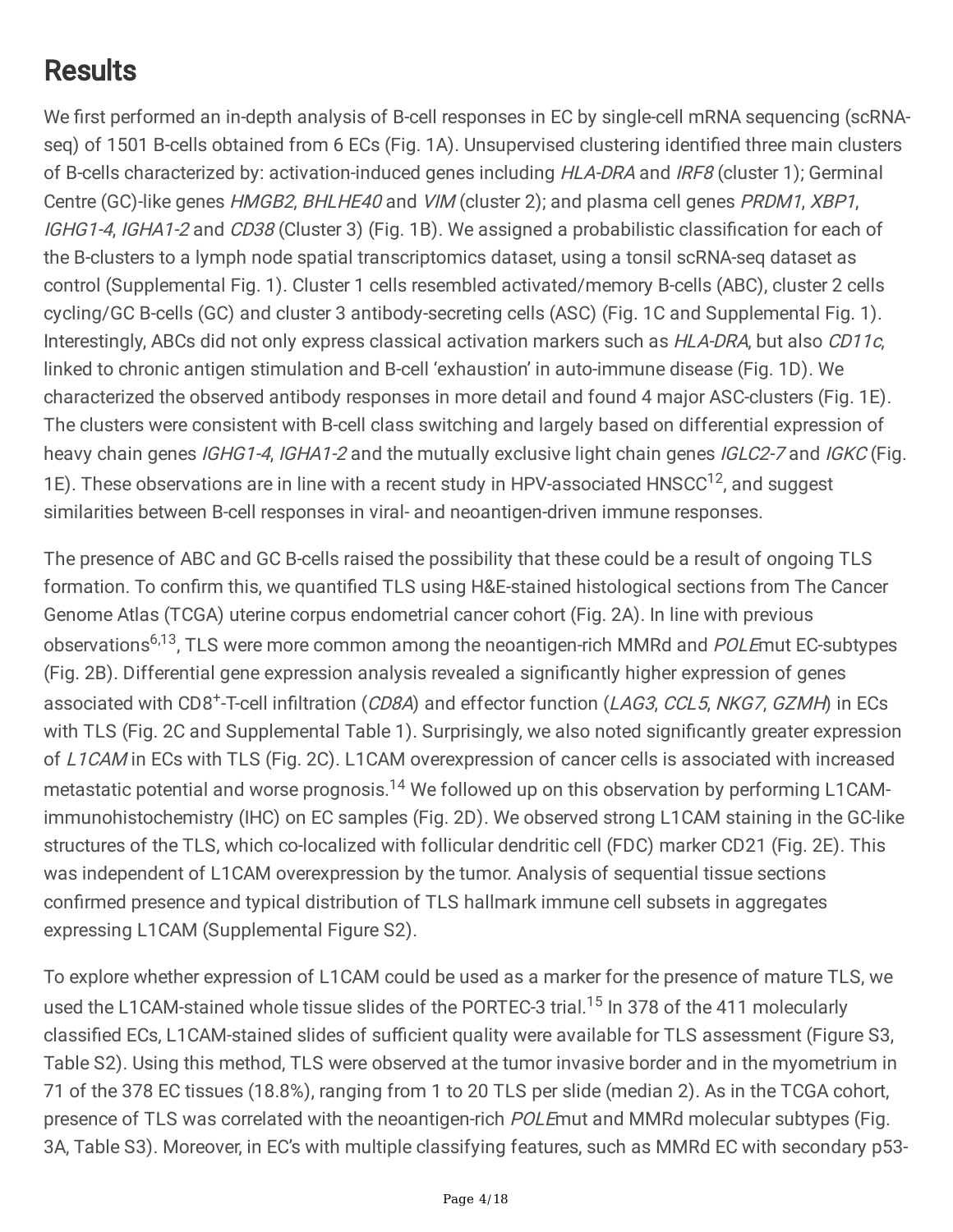abnormality, TLS were more common (Fisher Exact  $p = 0.009$ ) and more abundant (Mann-Whitney  $p =$ 0.013, Table S3). While CD8<sup>+</sup> and CD20<sup>+</sup> densities were also significantly higher among POLEmut and MMRd ECs, only a subset had TLS (Fig. 3A, Table S4-6). Both the intraepithelial and the intrastromal densities of CD8 + T-cells showed a significant and independent correlation with TLS presence, while only the intrastromal density of CD20 + B-cells was weakly associated with TLS presence and lost significance after correction for clinicopathological features and molecular class (Table S7).

Next, we assessed the prognostic impact of CD8<sup>+</sup> and CD20<sup>+</sup>-cell densities and TLS among PORTEC-3 participants. For CD8<sup>+</sup>, both the intraepithelial and the intrastromal densities were strongly associated with a lower risk of recurrence (per doubling of density: HR 0.85, 95%CI 0.78–0.93, p = 0.00049 and HR 0.87, 95%CI 0.80-0.95, p = 0.0046 respectively), while only intrastromal CD20<sup>+</sup> density was significantly associated with a lower recurrence risk (HR 0.92, 95%CI 0.85-1.00, p = 0.048; Table S8). Both the number and presence (none vs. ≥1) of TLS were strongly associated with a reduced risk of recurrence (HR 0.62, 95%CI 0.42–0.92, p = 0.017 and HR 0.25, 95%CI 0.10–0.62, p = 0.0028). Based on the effect size and model fit (Table S8) and the significant correlations between variables (Table S9) we decided to proceed with the dichotomous TLS variable.

Presence of TLS was a significant favorable prognostic factor for both time to endometrial cancer recurrence (Fig. 3B) and endometrial cancer-related death (Fig. 3C). Five-year risk of recurrence was 7.2% (95%CI 0.9–13.1%) with TLS compared to 32.6% (95%CI 27.1–37.7%) without TLS. To determine whether prognostic impact of TLS was independent, we built a multivariable Cox proportional hazards model including the molecular classifier and all relevant clinicopathological features of high-risk EC (according to Léon-Castillo et al.<sup>16</sup>, Fig. 4A). TLS was a significant and independent favorable predictor of recurrence (HR 0.32, 95%CI 0.14–0.73, p = 0.0073) and endometrial cancer-specific survival (HR 0.15, 95%CI 0.04– 0.61, p = 0.0085; Fig. 4A, Table S10). Addition of TLS to the prognostic model published by Léon-Castillo et al. significantly improved model fit (Fig. 4B-C). Explorative subgroup analysis by molecular group (Fig. 3D-E) showed a significant favorable prognostic impact of TLS in MMRd EC (p = 0.003).

To verify whether TLS, rather than CD8 + or CD20 + densities, are the best addition to clinicopathological factors and molecular class in prediction model, we performed a sensitivity analysis. We compared TLS with the strongest immune cell density markers for CD8<sup>+</sup> (intraepithelial) and CD20<sup>+</sup> (intrastromal). Using cases with all 3 immuno-biomarkers available (n = 252), 3 multivariable Cox proportional hazards models were built in resemblance of the final molecular-immune model (Fig. 4A). These models showed (Table S10) that intrastromal CD20<sup>+</sup> density had no independent prognostic impact after correction for clinicopathological factors and molecular class (HR 0.98, 95%Cl 0.91-1.07, p = 0.69). Intraepithelial CD8<sup>+</sup> density had independent prognostic impact (HR 0.89, 95%CI 0.80–0.99, p = 0.029) but model fit was less good (concordance-index 0.736, se 0.027) than with TLS (0.745, se 0.026); likelihood ratio-test for nested models  $p = 2.20 \times 10^{-16}$ ).

# **Discussion**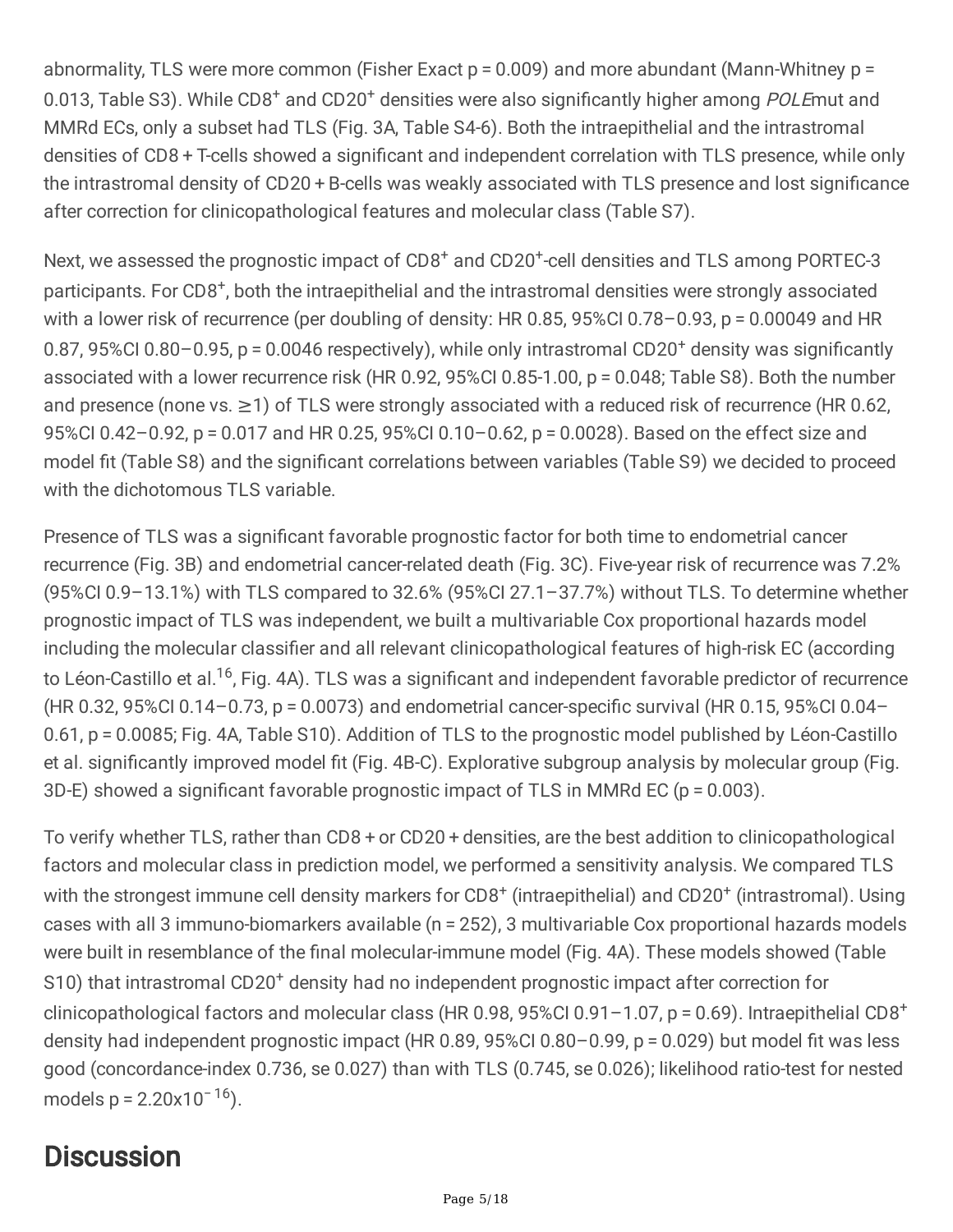In this study, we leveraged scRNA-seq of B-cells in EC to establish the presence of activated/memory Bcells, cycling/germinal center B-cells and antibody-secreting B-cells. The antibody-secreting B-cells had undergone class-switching and expressed markers of activation and exhaustion, suggesting TLS formation and an ongoing B-cell response against EC. Differential gene expression analysis showed an association of TLS with CD8<sup>+</sup> T-cell infiltration and L1CAM overexpression. IHC analysis of L1CAMstained whole tumor slides showed ectopic lymphoid structures at the tumor invasive border and the myometrium that expressed L1CAM independent of any L1CAM expression by the tumor itself. The L1CAM-expressing lymphoid structures appeared to be mature TLS with a germinal center, based on coimmunofluorescence and IHC for hallmark immune cell subsets. Using L1CAM expression at lymphoid structures as a marker, we assessed tumor material of 378 high-risk EC patients included in the PORTEC-3 trial and found TLS in 19% of cases.<sup>15</sup> Subsequent analyses confirmed the favorable prognostic impact of TLS in an independent randomized trial with high quality clinical outcome data (PORTEC-3), which was previously only demonstrated in the TCGA dataset<sup>6</sup> and a small retrospective study<sup>17</sup>. We are the first to demonstrate that presence of TLS remains a strong favorable prognostic factor after correction for all important clinicopathological and molecular risk factors.

The mechanisms behind the favorable prognostic impact of TLS has only partially been explained in endometrial and other cancers. It is known that TLS orchestrate a specific and coordinated immune reaction that results in a high density of mature dendritic cells, tumor-infiltrating lymphocytes (TILs) and effector-memory CD8 + T-cells.<sup>5,18</sup> T-cell:B-cell interactions in the TLS contribute to T-cell activation and maturation of B-cells to antibody producing plasma cells.<sup>3,5,19</sup> In addition, immunologic memory is generated that can mediate systemic immune surveillance against metastasis.<sup>18</sup>

Knowledge of the specific conditions that promote TLS formation is important to advance towards identification of targetable mechanisms. Specifically, the observation that TLS are more frequently present in POLEmut and MMRd ECs by us and others<sup>6</sup> supports the hypothesis that TLS may form in reaction to immunogenic tumor neoantigens, which are more likely to be present in cancers with high mutational burden. <sup>6</sup> The observation that TLS were relatively common among ECs with multiple classifying features may support this hypothesis because recent work in transgenic POLEmut mice suggested that co-occurring MMRd or TP53 mutations help POLEmut cancer cells to cope with a high mutational burden and may drive a higher neoantigen load.<sup>20,21</sup> However, the fact that we also observed TLS in p53abn and NSMP EC suggests that conditions favorable for TLS formation can also occur, though infrequently, in cancers with a relatively low mutational burden.

The observed co-localization of L1CAM and CD21 may also shed light on the formation of TLS. CD21 demarcates FDCs, which are thought to originate from perivascular precursor cells, that undergo activation and maturation in response to lymphotoxin (LT) beta receptor signaling. As perivascular cells use L1CAM to migrate across the endothelial basal lamina, it is tempting to speculate that L1CAMpositive perivascular cells may represent FDC precursors in human tumors. A sequence of events could be envisioned where tumor-reactive T-cells release CXCL13<sup>2,20</sup>, attracting CXCR5 + LT + immune cells to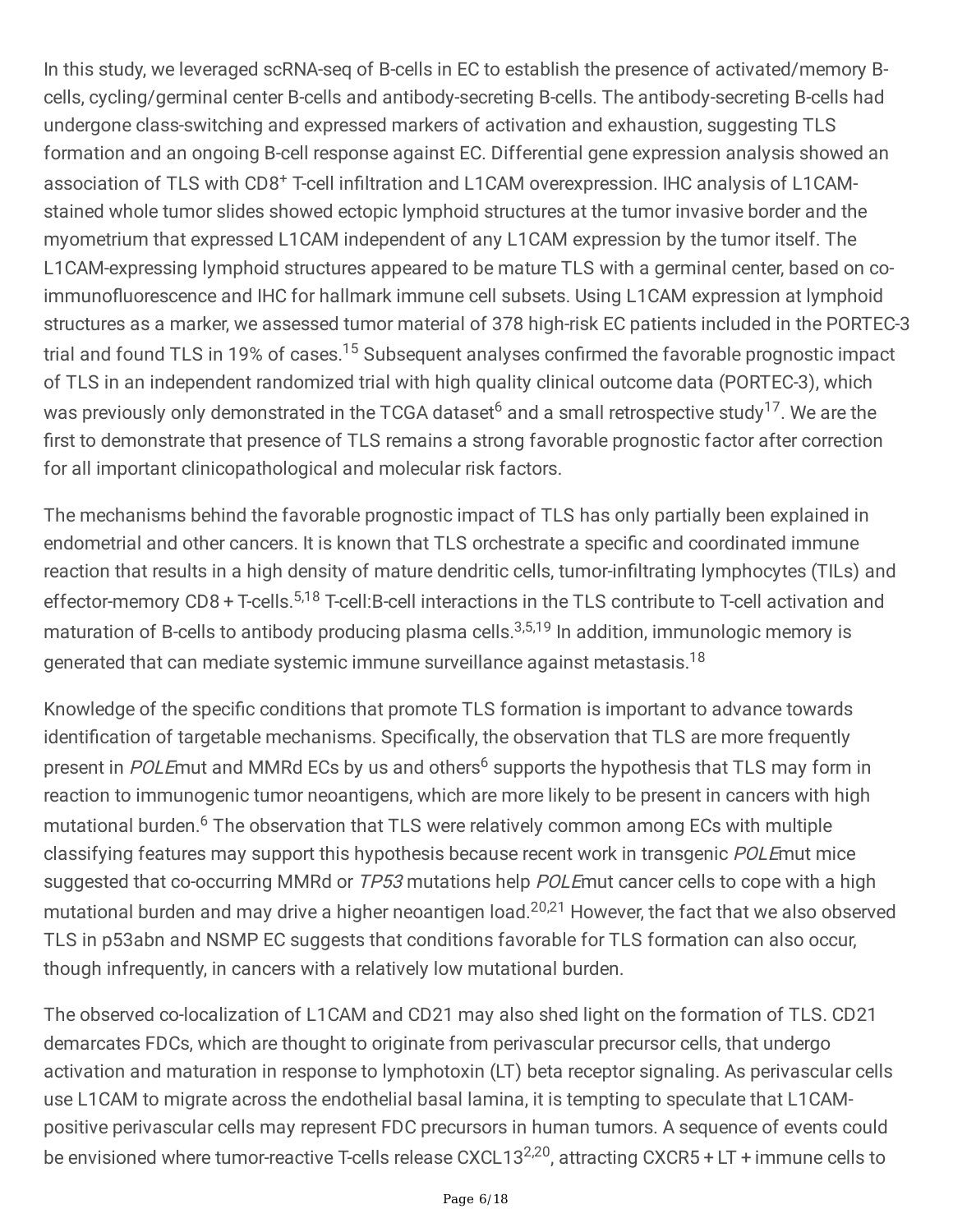the perivascular space initiating L1CAM-positive perivascular cell activation and maturation to FDCs. Subsequent production of CXCL13 and inflammatory cytokines, chemokines and upregulation of cell adhesion molecules<sup>22-24</sup> including ICAM-2/3, VCAM-1 and MAdCAM-1 would mediate recruitment and adhesion of additional lymphocytes via high endothelial venules.<sup>24</sup> Together with recruitment of other immune cells such as dendritic cells and innate lymphoid cells, stroma maturation and stabilization into lymphoid stroma is promoted and TLS may form.<sup>22,23</sup>

Bringing insights into the tumor microenvironment back to clinical practice is challenging, as the analysis methods used in studies are often not available in routine diagnostics. For example, gene signatures identified from transcriptomic analysis, such as the 12-cytokine signature for TLS<sup>6,19</sup>, have been validated for TLS identification but are resource-demanding and difficult to implement. At the same time, use of H&E-stained slides has been shown to be poorly reproducible between pathologists.<sup>25</sup> Combined immunohistochemical stains of TLS-hallmark immune cell subsets can be performed, but are inconvenient to quantify.<sup>9</sup> In contrast, TLS detection by a single immunohistochemical staining for L1CAM is simple to implement in clinical trials and routine diagnostics.

To conclude, we here demonstrate that presence of mature tertiary lymphoid structures, as assessed using L1CAM immunohistochemistry, improves prediction accuracy of recurrence and death beyond clinicopathological risk factors and molecular class in high-risk endometrial cancer patients.

# **Methods**

## Patient material

The scRNA-seq analysis were performed using endometrial cancer digests obtained from surgical waste material of patients treated at University Medical Center Groningen, the Netherlands in accordance with local medical ethical guidelines and after written informed consent. All material was processed and stored anonymously. According to Dutch law, no approval from our institutional review board was needed.

Clinical data and tumor material from high-risk endometrial cancer patients participating in the randomized PORTEC-3 trial have been used (ISRCTN14387080, NCT00411138). The design and results of the PORTEC-3 trial have been published.<sup>15</sup> Briefly, 660 patients were included (2006-2013) with: FIGO-2009 stage IA endometrioid endometrial cancer grade 3 with lymph-vascular space invasion; or stage IB endometrioid endometrial cancer grade 3; or endometrioid endometrial cancer stage II, IIIA, IIIB (parametrial invasion) or IIIC; or stage I to III endometrial cancer with serous or clear cell histology. Written informed consent has been obtained from all patients. The study protocol was approved by the Ethics Committees of all participating groups and is available online at: http://msbi.nl/portec3 Immunohistochemistry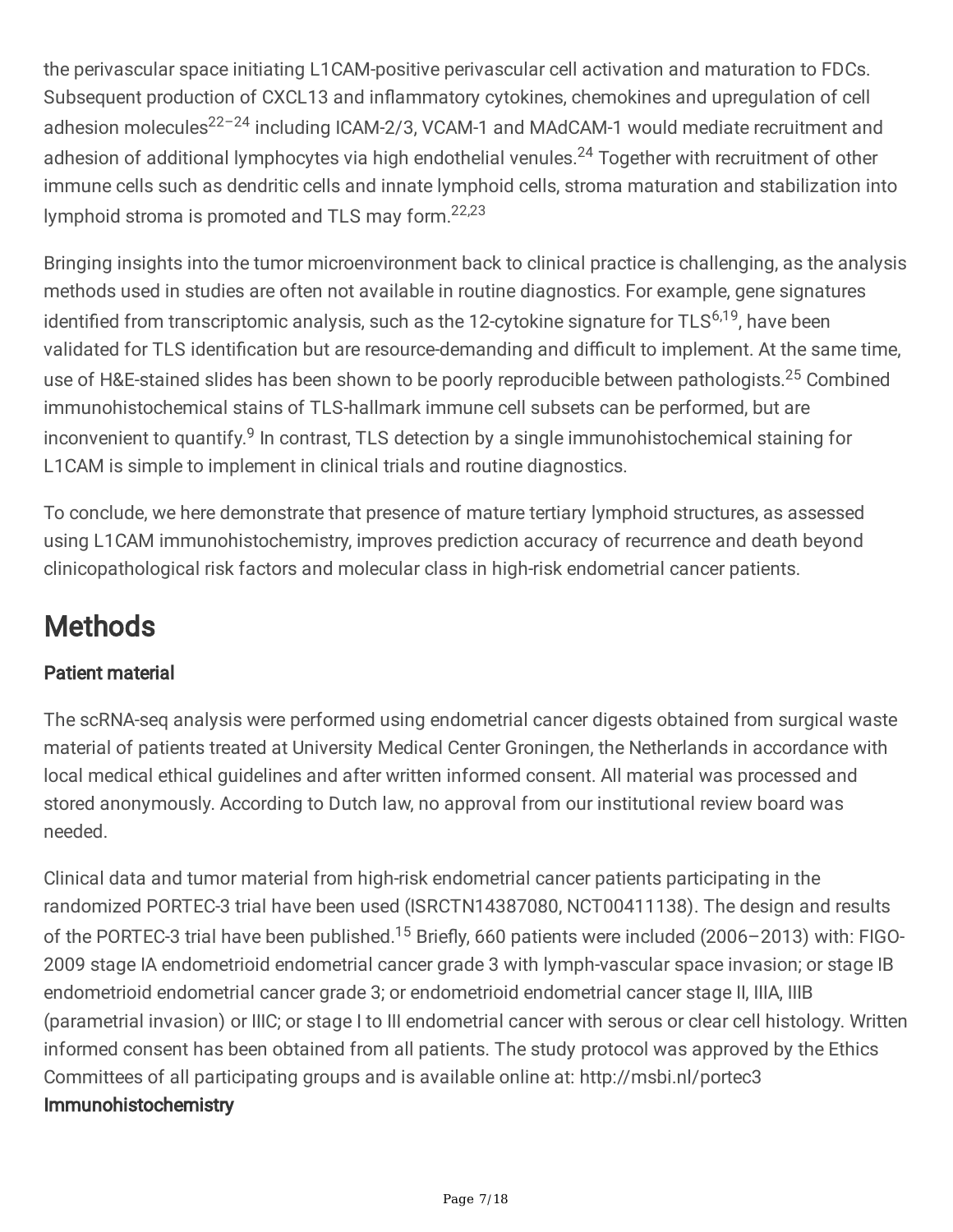L1CAM-stained whole tumor slides were available in the PORTEC-3 biobank; procedures of immunohistochemical staining have been published.<sup>14</sup> For the assessment of CD8<sup>+</sup> and CD20<sup>+</sup> densities, TMAs were produced as previously described.<sup>2</sup> Immunohistochemistry for CD8<sup>+</sup> and CD20<sup>+</sup> was carried out using a modification of a previously reported protocol.<sup>1,2</sup> Antigen retrieval was performed in a preheated 10 mmol/L citrate buffer (pH = 6) and endogenous peroxidase activity was blocked by 0.45% hydrogen-peroxide. Slides were blocked in PBS containing 1% human serum and 1% BSA. Slides were incubated overnight with mouse anti-human CD8 (3 mg/L, clone C8/144B, GA62361–2, DAKO, Agilent Technologies) or anti-CD20 (0.63 mg/L; clone L26, catalog number M0755, Dako) at 4°C. Subsequently, slides were incubated with a ready-to-use peroxidase-labelled polymer for 30 minutes (Envision+/HRP anti-mouse, K4001, Dako). Specific signal was visualized with 3,3′diaminobenzidin (DAB) and slides were counterstained with hematoxylin. Appropriate washing steps with PBS were performed in-between incubation steps. Sections were embedded in Eukitt mounting medium (Sigma Aldrich), and slides were scanned on a Hamamatsu digital slide scanner (Hamamatsu Photonics).

### Quantification of L1CAM-positive TLS

TLS were quantified by an expert gynecopathologist (TB) blinded for clinicopathological and molecular data. A TLS was counted when an organized lymphoid aggregate with any L1CAM positivity in the center was observed in the myometrial wall or at the tumor invasive border. Lymphoid aggregates without any L1CAM positivity were not counted.

## Machine learning-based quantification and localization of CD8<sup>+</sup> and CD20<sup>+</sup> cells

Procedures have been published previously.<sup>1</sup> Briefly, two pathologists (DL, VHK) performed digital slide review and quality control. Spots with staining artefacts, folds or < 1,000 cells/spot were excluded. Digital image analysis was performed using HALO digital image analysis software v3.0.311.355 (Indica Labs, Corrales, NM, USA). TMA slides were segmented into individual spots and linked to clinical information. By annotating tissue regions, a deep neural network algorithm was trained to localize and quantify tumor epithelial tissue and tumor-associated stroma regions. Classification accuracy was confirmed after generation of graphical overlays for each tissue area. Cell and staining quantification were carried out with following specifications: Nuclei (hematoxylin, RGB 20, 24, 65),CD8 (DAB, RGB 122, 93, 65), CD20 (DAB, RGB-102, 73, 60). Unstained epithelium and stromal fibroblasts served as internal negative controls. Marker positive cells were then allocated to the tumor or stroma compartment and infiltration density (cells/mm<sup>2</sup>), was recorded. Final scores for each case were calculated as the mean of the infiltration densities across all cores. Average densities were log $_2$  transformed and negative values for log $_2$  transformed densities were imputed with 0 before analysis to approximate a normal distribution. Concordance between pathologist estimation and artificial intelligence-based quantification has been demonstrated. 1

### Single-cell RNA sequencing

Tumors were cut into ca. 1cm<sup>3</sup>, enzymatically digested in RPMI medium (Gibco, Paisley, UK) with 1 mg/ µL collagenase type IV (Gibco Life Technologies, Grand Island, USA) and 12,6 µg/mL recombinant human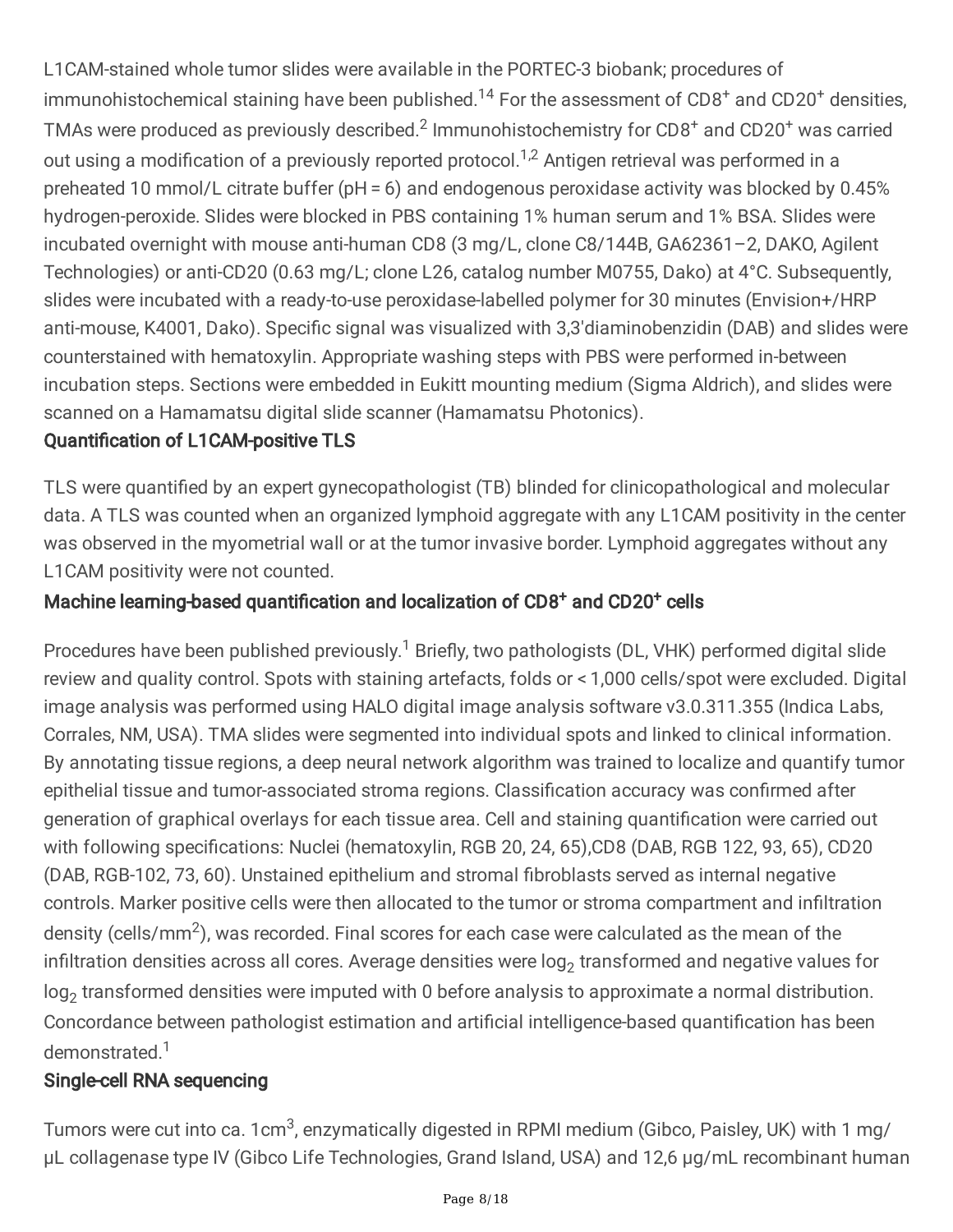DNase (Pulmozyme, Roche, Woerden, the Netherlands) for 30 minutes at 37°C or overnight at room temperature. Digests were filtered using 70µm cell strainers (Falcon) and enriched for peripheral blood mononuclear cells (PBMCs) using Ficoll-Paque PLUS (GE Healthcare Life Sciences, Marlborough, MA, USA). Cells were stored in liquid nitrogen until cell sorting. For cell sorting, tumor digests were thawed and washed with PBS and incubated with Zombie Aqua (1:100, Biolegend, San Diego, USA) for 15 minutes at room temperature. Samples were washed and stained with anti-CD27 APC-efluor 780 (clone O323; 47- 0279-42; eBioscience) and either CD19-PE (clone HIB19; 12-0199-41; eBioscience), CD19-BV421 (clone HIB19; 562440; BD Biosciences), CD19-APC (clone HIB19; 17-0199-41; eBioscience) or CD19-PE-cy7 (clone HIB19; 25-0199-41; eBioscience) for 45 minutes at 4°C. Cells were washed and filtered using a 35µm strainer (Falcon). Patient samples were pooled to minimize differences due to plate effects and sorted on a Beckman Coulter MoFlo Astrios. Each well contained 2µl lysis buffer (0.2% Triton X-100 (Sigma-Aldrich) and 2U RNase inhibitor (Takara)) with 1µl 10µM oligo-dT primer and 1µl 10mM dNTP mix (Thermo Scientific). After sorting, the plate was spun down and incubated at 72°C for 3 minutes. We used a modified SMARTseq2 protocol using custom-made primers. SmartScribe reverse transcriptase (Westburg-Clontech) and a template switching oligo (BC-TSO) were used to generate cDNA. Next, an exonuclease step was performed using 1:400 dilution of Exonuclease I. A PCR preamplification step was done with KAPA HiFi HotStart Ready Mix (Roche Diagnostics, 23 cycles in experiment 1 and 25 cycles in experiment 2) and a custom-made PCR primer. The cDNA samples were purified using Ampure XP beads (Beckman Coulter) in a ratio of 0.8:1 (Ampure bead:cDNA). Samples were analyzed on a 2100- Bioanalyzer using a PerkinElmer LabChip GX high-sensitivity DNA chip (Agilent) and on a Qubit™ 4 Fluorometer (ThermoFisher Scientific) according to manufacturer's instructions. 500pg of each sample was tagmented and N7xx and S5xx index adapters were used for barcoding according to the Illumina Nextera XT DNA sample preparation kit (Illumina). Thereafter, samples were purified with Ampure XP beads (ratio 0.6:1 Ampure:cDNA) and analyzed on a 2100-Bioanalyzer. Samples were equimolar pooled (4nM) and samples were sequenced on an Illumina Nextseq500 2500 using 75bp paired end reads. The obtained mRNA sequencing data was demultiplexed into individual FASTQ files followed by alignment to the human reference genome hg38 using STAR (version 2.5.2).

### Processing and annotation of single-cell and spatial RNA-seq

Single-cell sequencing data was analyzed in R (Seurat (V4) package). Data were quality controlled, normalized, scaled and analyzed for annotation by running PCA, nearest neighbor graph (FindNeighbors) and unbiased clustering (FindClusters) with default settings. Uniform Manifold Approximation and Projection (UMAP) was used to visualize B cell clusters. Gene expression markers for different clusters of B cells were identified using FindAllMarkers from Seurat with default settings, including Wilcoxon test and Bonferroni p-value correction, and plotted by heatmap (DoHeatmap). Antibody-secreting cells were then separated for a more detailed annotation by recomputing the PCA (RunPCA), nearest neighbor graph (FindNeighbors) and unbiased clustering (FindClusters). UMAP and FeaturePlots were used to visualize the IGHG, IGHA and IGLC and IGKC clusters. For spatial analysis, we used human lymph node Visium data available through the 10x Genomics website (https://support.10xgenomics.com/spatial-geneexpression/datasets/). A previously published (King et al. Sci Immunol. 2021) tonsil scRNA-seq dataset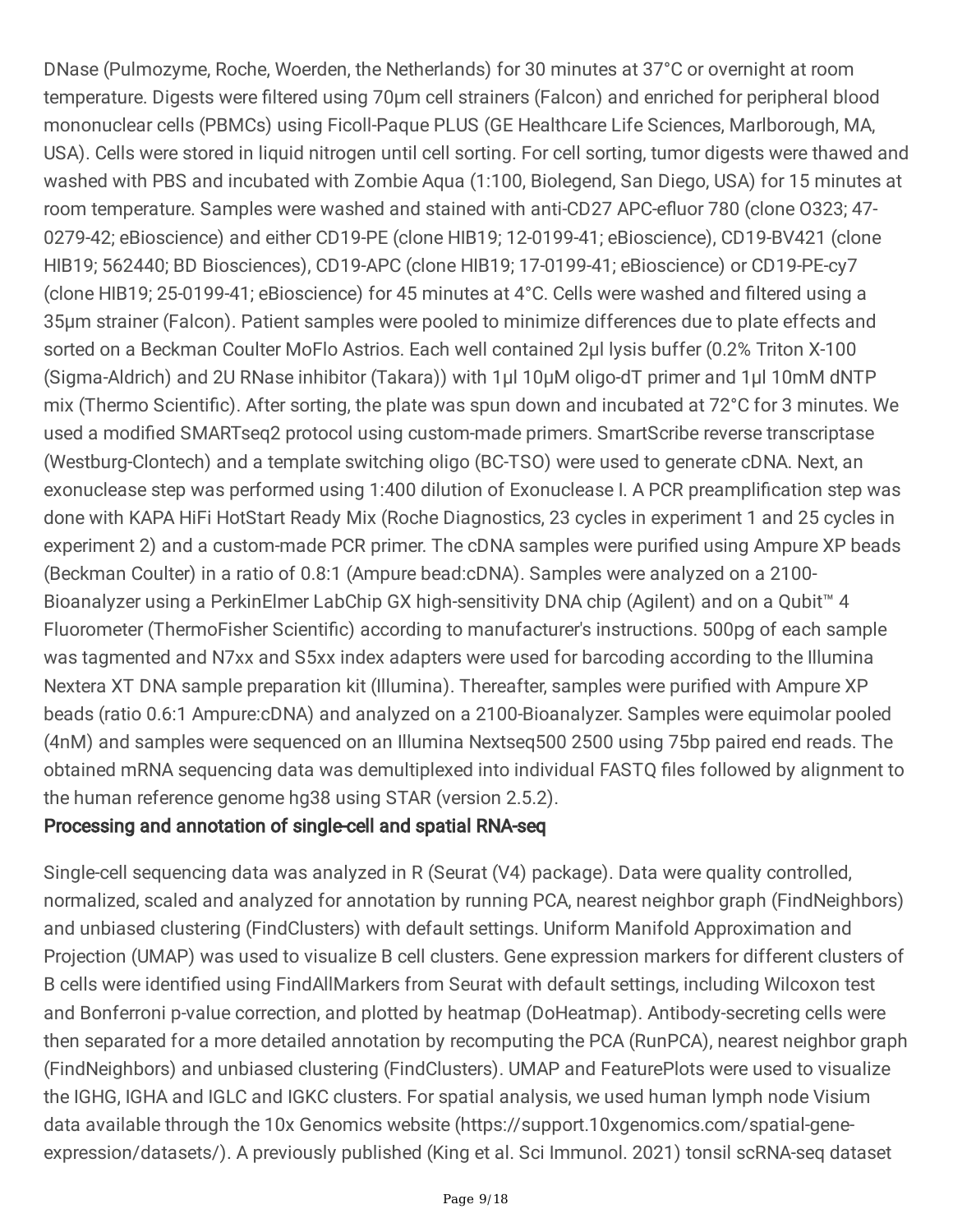(E-MTAB-9005) was used to assign cellular identity to spatial location using the 'anchor'-based integration workflow from Seurat. Hereto, data was scaled and normalized using SCTransform with default parameters, followed by the probabilistic identification (FindTransferAnchors) and transfer (TransferData) of annotations from the tonsil scRNA-seq to the lymph node Visium data. The same unmodified workflow was followed for the integration of EC scRNA-seq data with the lymph node Visium data.

### Differential gene expression analysis of UCEC TCGA data

MRNA-seq and clinical data from uterine corpus endometrial carcinoma (UCEC) were downloaded from firebrowse.org. TLS were quantified using H&E images of the UCEC TCGA cohort downloaded from https://portal.gdc.cancer.gov. Differentially expressed genes were assessed between TLS-positive and TLS-negative MMRd and POLE-EDM cases by DESeq2 (version 2\_1.30.0). Genes with a Benjamini– Hochberg FDR < 0.01 and log2 fold change > 1 were selected as significantly different. Statistical analysis

Biomarker analyses were performed in accordance with the REMARK guidelines and are listed in Supplementary Table S11. Primary endpoint was time to endometrial cancer recurrence, defined as time from randomization to recurrence, with censoring at last follow-up in case of no recurrence. Secondary endpoint was endometrial cancer-specific survival, defined as time from randomization to endometrial cancer death, with censoring at last follow-up in alive patients.

Continuous variables were analyzed by either parametric or nonparametric methods depending on their distribution. Categorical variables were analyzed by nonparametric methods. Correlations were assessed using the Spearman correlation coefficient. Hierarchical clustering was used (Ward minimum variance method with Euclidean distances) to group CD8 and CD20 densities stratified by molecular class. Median follow-up was calculated by the reverse Kaplan–Meier method. Time-to-event analyses were performed by the Kaplan-Meier method, log-rank tests and multivariable Cox proportional hazards models. Clinicopathological and molecular variables for inclusion in multivariable models were prespecified based on the model published by Léon-Castillo et al.<sup>16</sup> Model validation was performed by analysis of discrimination and indices of optimism determined by means of model fitting to 1000 bootstrap resamples. Proportionality of hazards was confirmed by inspection of scaled Schoenfeld residuals. Relative importance of variables within the multivariable models is based on the proportion of the  $\chi^2$ statistic. Statistical significance was accepted at p < 0.05 (two-sided). Statistical analyses were performed in SPSS version 25 and R Version 3.6.3. using i.a. the following packages: ComplexHeatmap, rms, Survival, ggPlot2, Survminer, Hmisc and tidyverse.

# **Declarations**

### Author contributions

Design: NH, DC, VK, HN, TB, MdB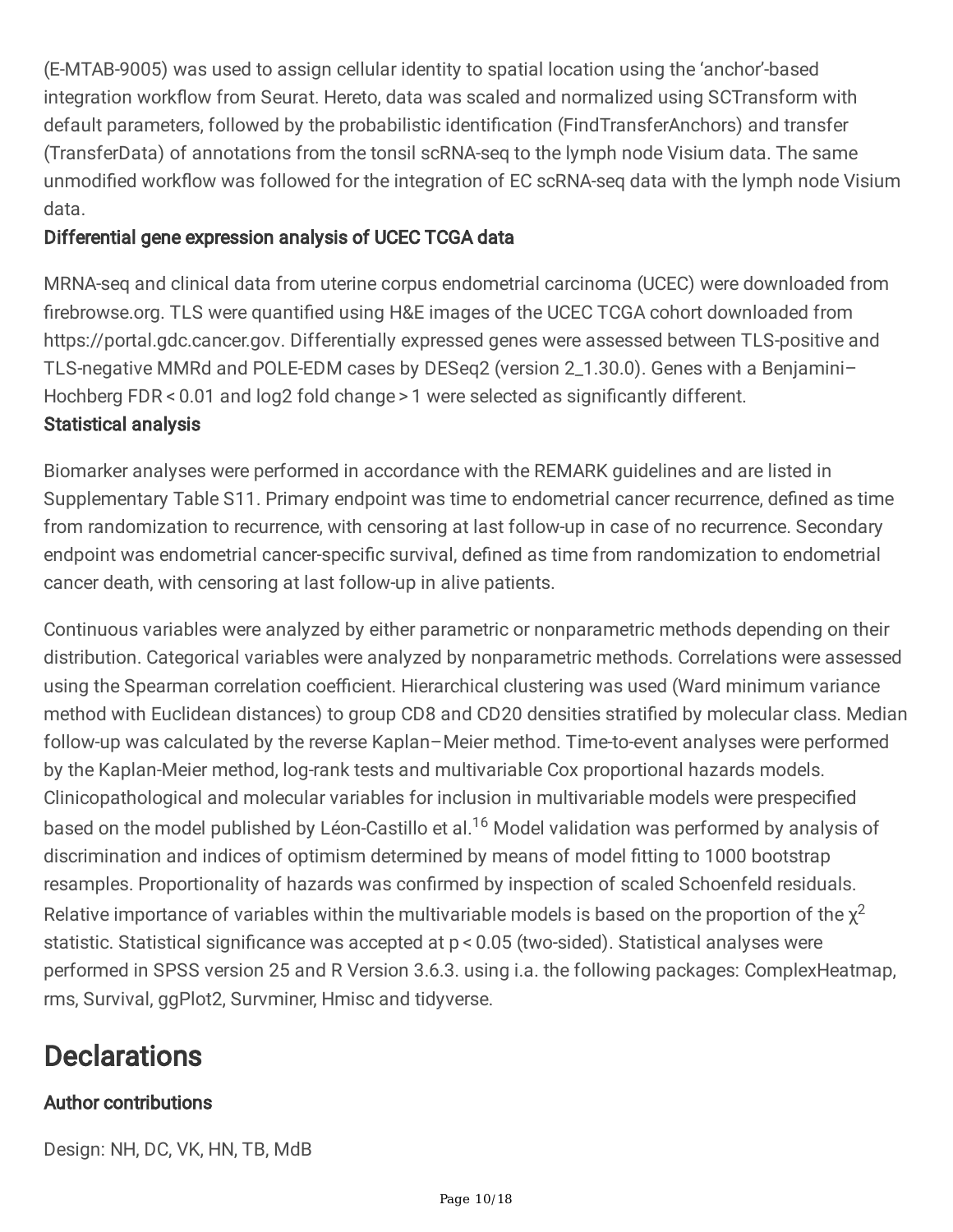Data and material: LV, ALC, SdB, MP, LM, HM, AL, NS, IJS, CC, HN, MdB

Experiments: HW, DL, DC, RK, VK, TB, MdB

Statistical analysis: NH, DL, DC, VK, MdB

Manuscript writing: NH, MdB

Critical manuscript review: HW, DL, DC, SdB, RN, CC, VK, HN, TB

### Conflicts of interests statement

Dr. Horeweg reports outside of the submitted work to have received research grants from the Dutch Cancer Society.

Dr. Church reports to be part of the advisory board for MSD.

Prof. Koelzer reports having served as an invited speaker on behalf of Indica Labs.

Dr. de Bruyn reports, outside the submitted work, having received grants from the Dutch Cancer Society (KWF), grants from the European Research Council (ERC), grants from Health Holland, grants from DCPrime, non-financial support from BioNTech, non-financial support from Surflay, non-financial support from MSD, grants and non-financial support from Vicinivax. In addition, dr. de Bruyn has grants and non financial support from Aduro Biotech, in part relating to a patent for Antibodies targeting CD103 (de Bruyn et al. No. 62/704,258).

### Funding

This work was supported by the Dutch Cancer Society: project grant RUG 2015-7235 and project grant 8232-21648. This work was supported by\* The Oxford NIHR Comprehensive Biomedical Research Centre (BRC) and WHG core funding from the Wellcome Trust (203141/Z/16/Z). Dr. Church is funded by a Cancer Research UK Advanced Clinician Scientist Fellowship (C26642/A27963).

Prof. Koelzer reports grants from Promedica Foundation (F-87701-41-01) during the conduct of the study.

\* The views expressed are those of the authors and not necessarily those of the NHS, the NIHR, the Department of Health

### Data availability

The code and parts of the data that support the findings of this study are available on request from the corresponding author (NH). The PORTEC data are not publicly available due to patient privacy and consent restrictions.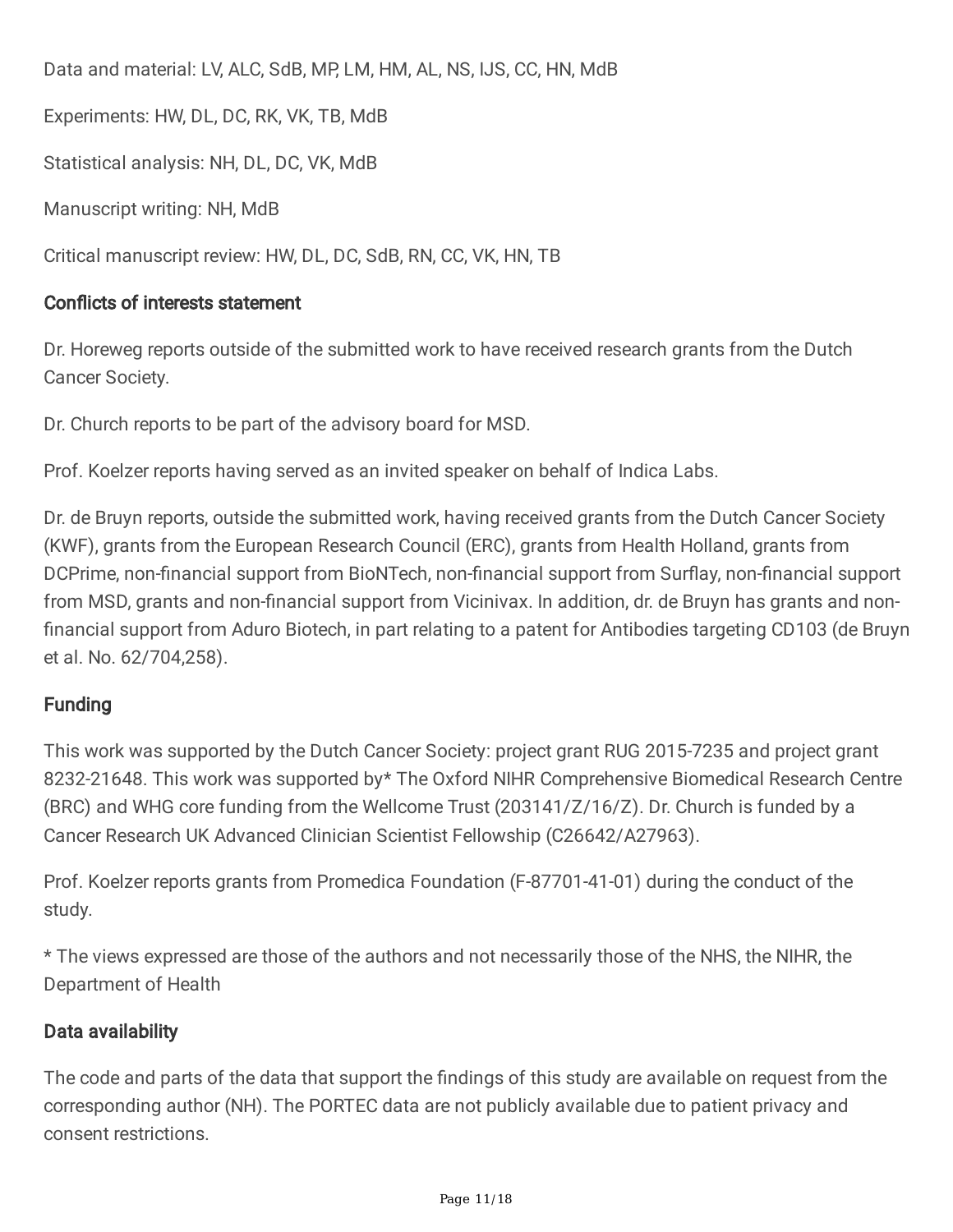## References

1. Horeweg, N., et al. Prognostic Integrated Image-Based Immune and Molecular Profiling in Early-Stage Endometrial Cancer. Cancer Immunol Res 8, 1508-1519 (2020).

2. Workel, H.H., et al. A Transcriptionally Distinct CXCL13(+)CD103(+)CD8(+) T-cell Population Is Associated with B-cell Recruitment and Neoantigen Load in Human Cancer. Cancer Immunol Res 7, 784-796 (2019).

3. Dieu-Nosjean, M.C., Goc, J., Giraldo, N.A., Sautes-Fridman, C. & Fridman, W.H. Tertiary lymphoid structures in cancer and beyond. Trends Immunol 35, 571-580 (2014).

4. Dieu-Nosjean, M.C., et al. Tertiary lymphoid structures, drivers of the anti-tumor responses in human cancers. Immunol Rev 271, 260-275 (2016).

5. Goc, J., Fridman, W.H., Hammond, S.A., Sautes-Fridman, C. & Dieu-Nosjean, M.C. Tertiary lymphoid structures in human lung cancers, a new driver of antitumor immune responses. *Oncoimmunology* 3, e28976 (2014).

6. Lin, Z., et al. Pan-cancer analysis of genomic properties and clinical outcome associated with tumor tertiary lymphoid structure. Sci Rep 10, 21530 (2020).

7. Di Caro, G., et al. Occurrence of tertiary lymphoid tissue is associated with T-cell infiltration and predicts better prognosis in early-stage colorectal cancers. Clin Cancer Res 20, 2147-2158 (2014).

8. Kroeger, D.R., Milne, K. & Nelson, B.H. Tumor-Infiltrating Plasma Cells Are Associated with Tertiary Lymphoid Structures, Cytolytic T-Cell Responses, and Superior Prognosis in Ovarian Cancer. Clin Cancer Res 22, 3005-3015 (2016).

9. Cabrita, R., et al. Tertiary lymphoid structures improve immunotherapy and survival in melanoma. Nature 577, 561-565 (2020).

10. Petitprez, F., et al. B cells are associated with survival and immunotherapy response in sarcoma. Nature 577, 556-560 (2020).

11. Helmink, B.A., et al. B cells and tertiary lymphoid structures promote immunotherapy response. Nature 577, 549-555 (2020).

12. Wieland, A., et al. Defining HPV-specific B cell responses in patients with head and neck cancer. Nature (2020).

13. Talhouk, A., et al. Molecular Subtype Not Immune Response Drives Outcomes in Endometrial Carcinoma. Clin Cancer Res 25, 2537-2548 (2019).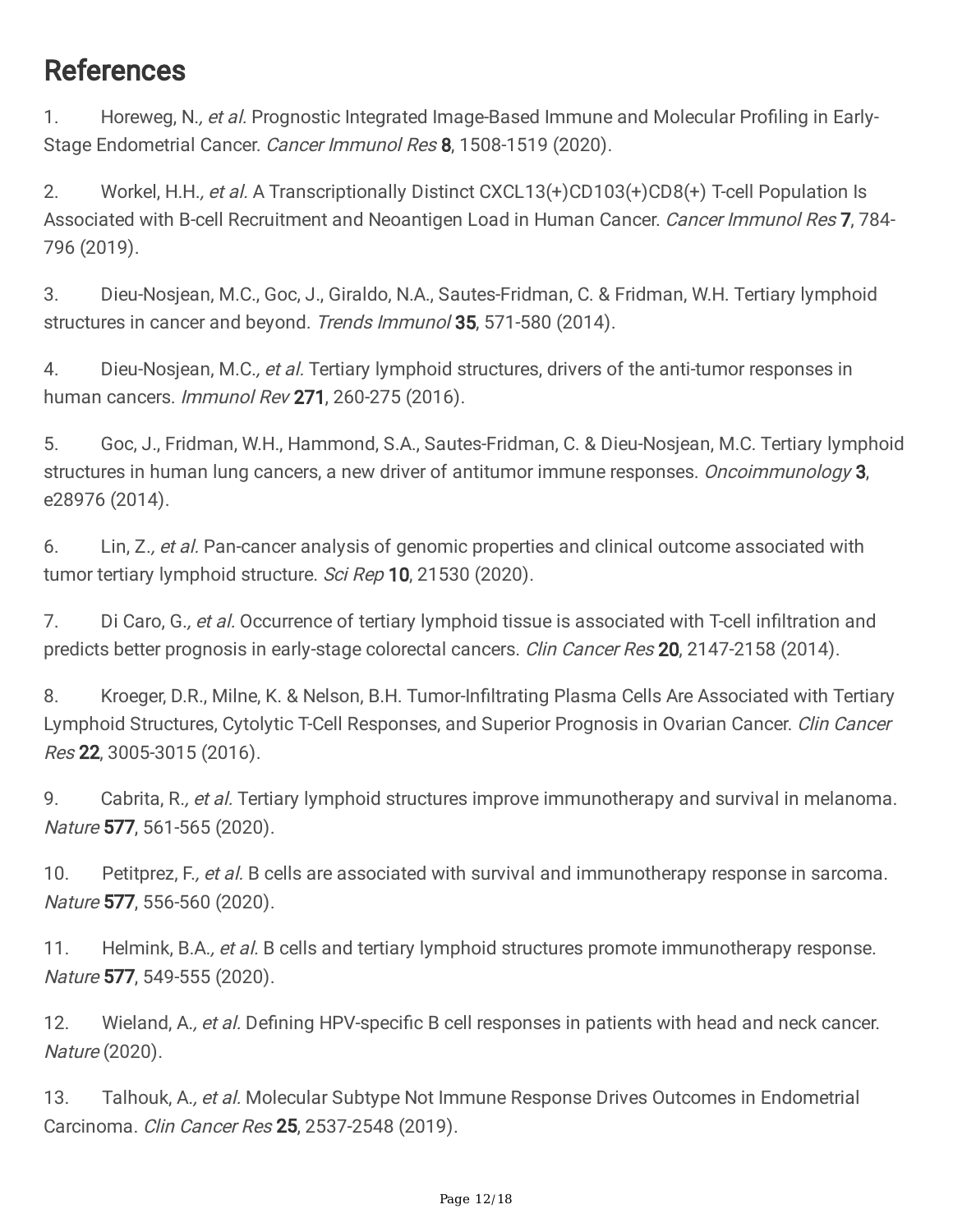14. Van Gool, I.C., et al. Prognostic significance of L1CAM expression and its association with mutant p53 expression in high-risk endometrial cancer. Mod Pathol 29, 174-181 (2016).

15. de Boer, S.M., et al. Adjuvant chemoradiotherapy versus radiotherapy alone for women with highrisk endometrial cancer (PORTEC-3): final results of an international, open-label, multicentre, randomised, phase 3 trial. Lancet Oncol 19, 295-309 (2018).

16. Leon-Castillo, A., et al. Molecular Classification of the PORTEC-3 Trial for High-Risk Endometrial Cancer: Impact on Prognosis and Benefit From Adjuvant Therapy. J Clin Oncol 38, 3388-3397 (2020).

17. Shimizu, Y., et al. The Prognostic Significance of Peritumoral Lymphocytes' Band-like Structure in Type II Endometrial Cancer. Anticancer Res 41, 249-258 (2021).

18. Gunderson, A., et al. Germinal center reactions in tertiary lymphoid structures associate with neoantigen burden, humoral immunity and long-term survivorship in pancreatic cancer. Oncoimmunology 10, 1900635 (2021).

19. Germain, C., et al. Presence of B cells in tertiary lymphoid structures is associated with a protective immunity in patients with lung cancer. Am J Respir Crit Care Med 189, 832-844 (2014).

20. Thommen, D.S., et al. A transcriptionally and functionally distinct PD-1(+) CD8(+) T cell pool with predictive potential in non-small-cell lung cancer treated with PD-1 blockade. Nat Med 24, 994-1004 (2018).

21. Li, H.D., et al. A PoleP286R mouse model of endometrial cancer recapitulates high mutational burden and immunotherapy response. JCI Insight 5(2020).

22. Barone, F., et al. Stromal Fibroblasts in Tertiary Lymphoid Structures: A Novel Target in Chronic Inflammation. Front Immunol 7, 477 (2016).

23. Nayar, S., et al. Immunofibroblasts are pivotal drivers of tertiary lymphoid structure formation and local pathology. Proc Natl Acad Sci U S A 116, 13490-13497 (2019).

24. de Chaisemartin, L., et al. Characterization of chemokines and adhesion molecules associated with T cell presence in tertiary lymphoid structures in human lung cancer. Cancer Res 71, 6391-6399 (2011).

25. Buisseret, L., et al. Reliability of tumor-infiltrating lymphocyte and tertiary lymphoid structure assessment in human breast cancer. Mod Pathol 30, 1204-1212 (2017).

# **Figures**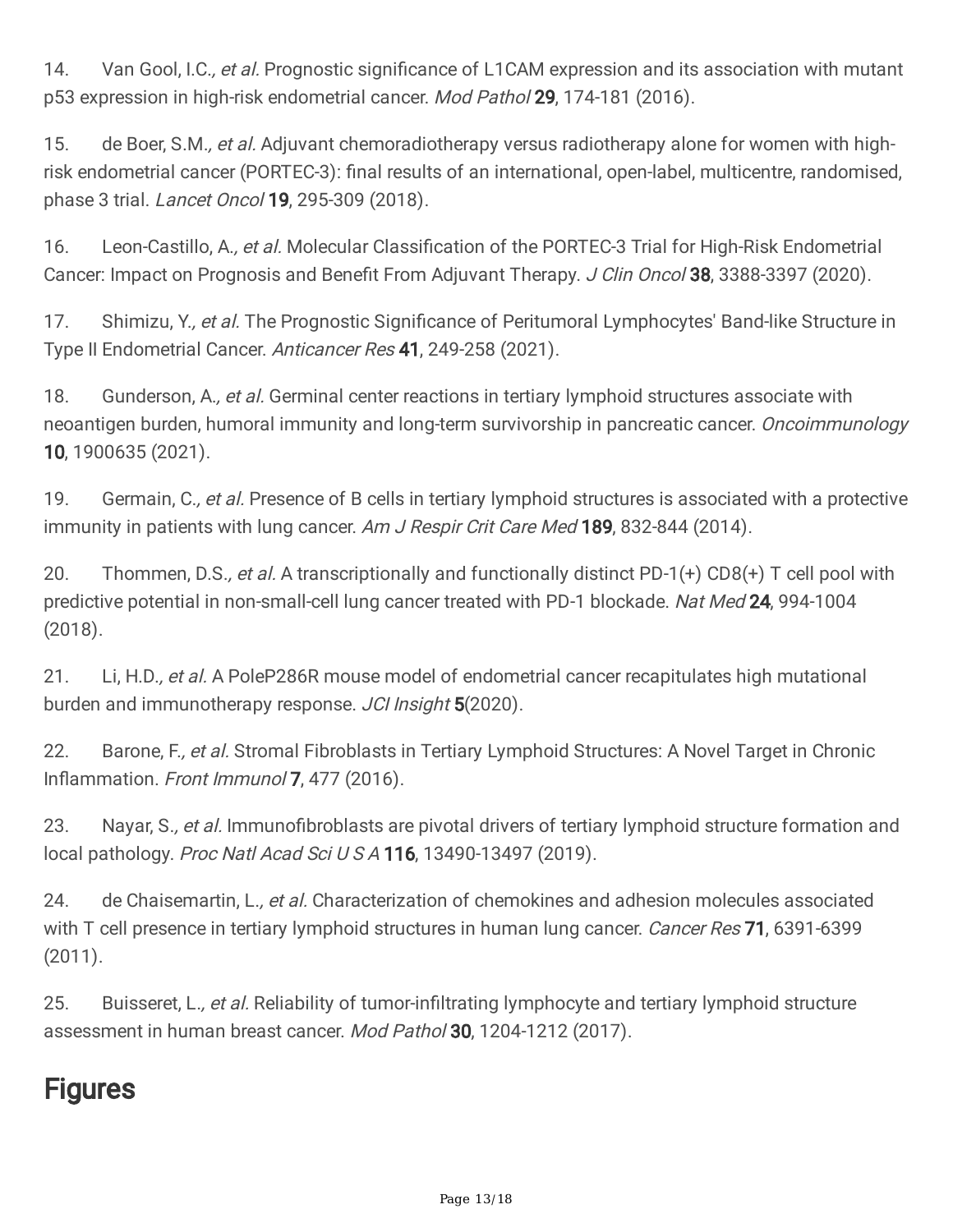

### Figure 1

Single cell RNA sequencing of tumor-infiltrating B-cells. Panel A: UMAP projection of endometrial cancer B-cell scRNA-seq data (1501 cells; 6 donors) annotated by cluster. Panel B: Single-cell gene expression heatmap of differentially expressed genes per cluster ordered by log2 fold change within each cluster. Panel C: probabilistic classification for Cluster 1, Cluster 2 and Cluster 3 cells in spatial transcriptomic data of a human lymph node. Dashed circles represent germinal centers manually assigned on H&E. Panel D: Single-cell gene expression of HLA-DRA and CD11c in ABC, MBC and ASC cells. Panel E: UMAP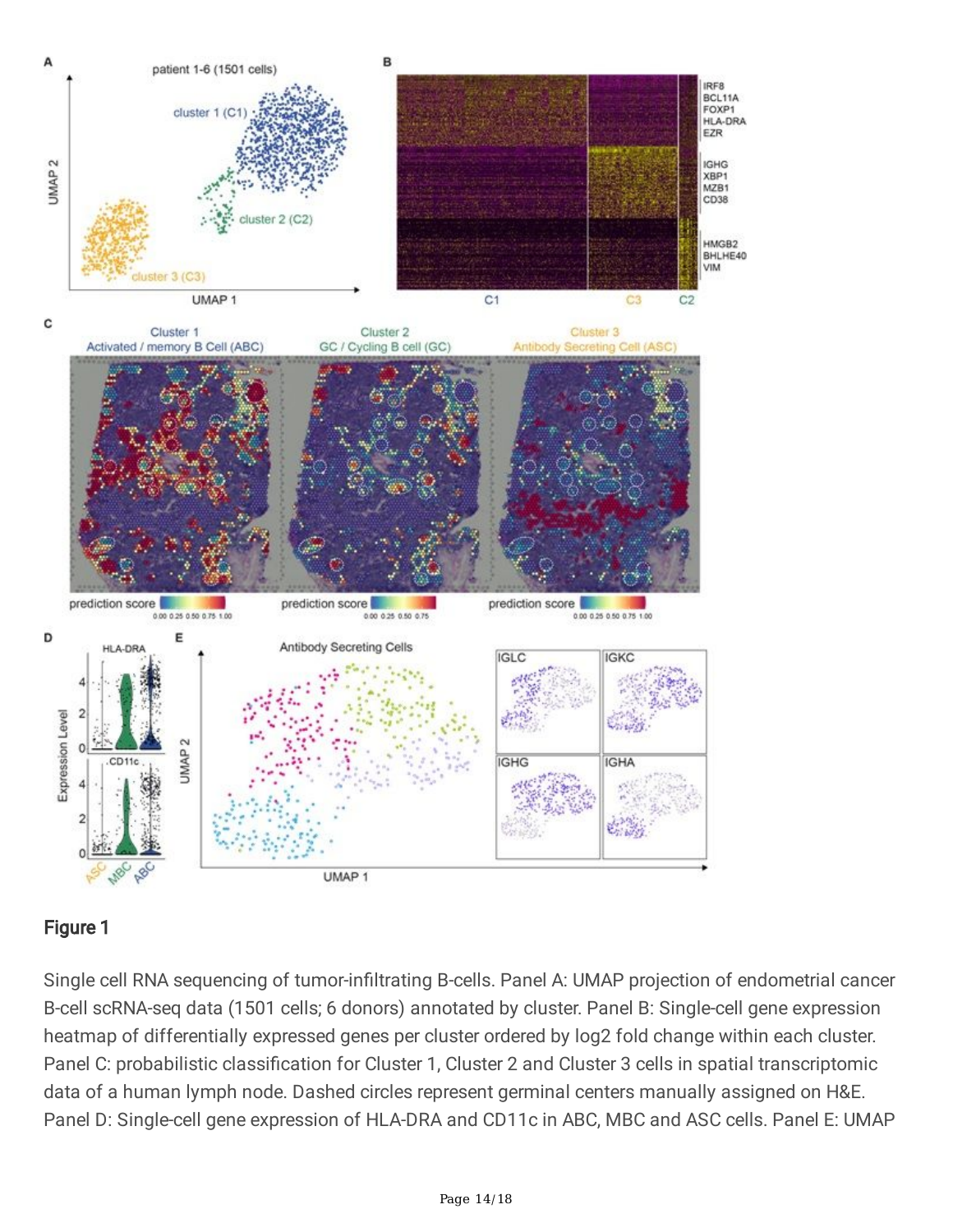projection of ASCs with Feature Plots depicting IGHG, IGHA, IGLC and IGKC expression in single cells. Definition of abbreviations: ABC = activated B-cell, MBC = memory B-cell, ASC = Antibody-secreting cells.



### Figure 2

L1CAM expression in mature germinal centers of tertiary lymphoid structures. Panel A: Representative H&E image of a TLS in EC. Panel B: Frequency of molecular subgroups within TLS-positive and TLSnegative UCEC TCGA cases. Panel C: Differential gene expression of TLS-positive versus TLS-negative TCGA UCEC cases. Panel D: Representative L1CAM-positive TLS case. Arrows indicate TLS. Panel E: Coimmunofluorescent analysis of L1CAM-positive TLS with L1CAM and CD21. Definition of abbreviations: POLEmut = pathogenic polymerase epsilon mutation; MMRd = mismatch repair deficient; p53abn = p53 abnormal; NSMP = no specific molecular profile; TLS = tertiary lymphoid structure; L1CAM = ligant-1 cell adhesion molecule.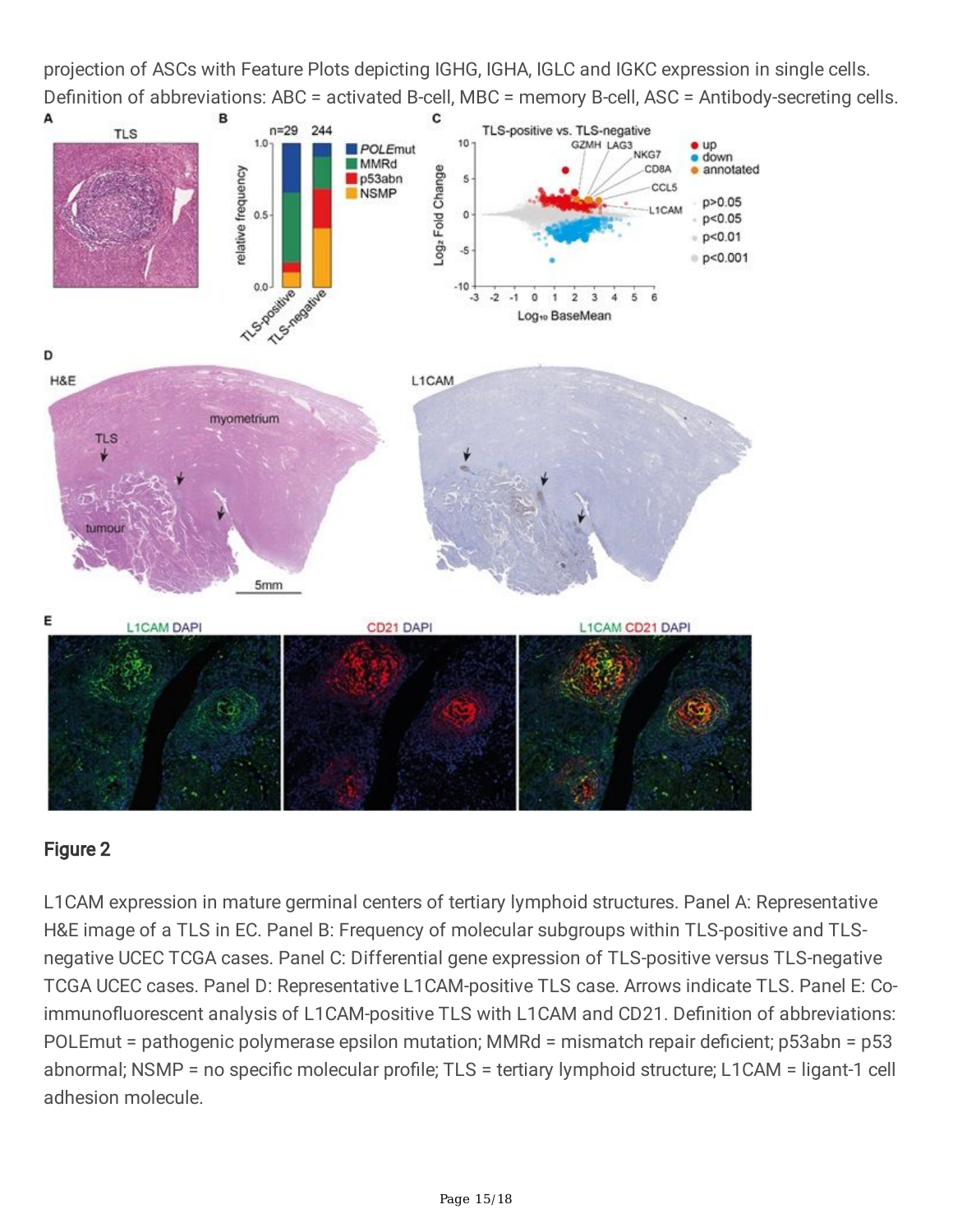

### Figure 3

Relation between molecular group, TLS and CD8 densities and prognosis in high risk endometrial cancer. Panel A: heat map of included PORTEC 3 patients (N = 378) with available data on molecular classification, TLS, CD8+ and CD20+ densities (N = 252). Each patient is represented by a row in the graph. Clustering of CD8+ and CD20+ densities stratified by molecular group was done by hierarchical clustering using Ward's minimum variance method. Panel B-D: Recurrence-free survival probability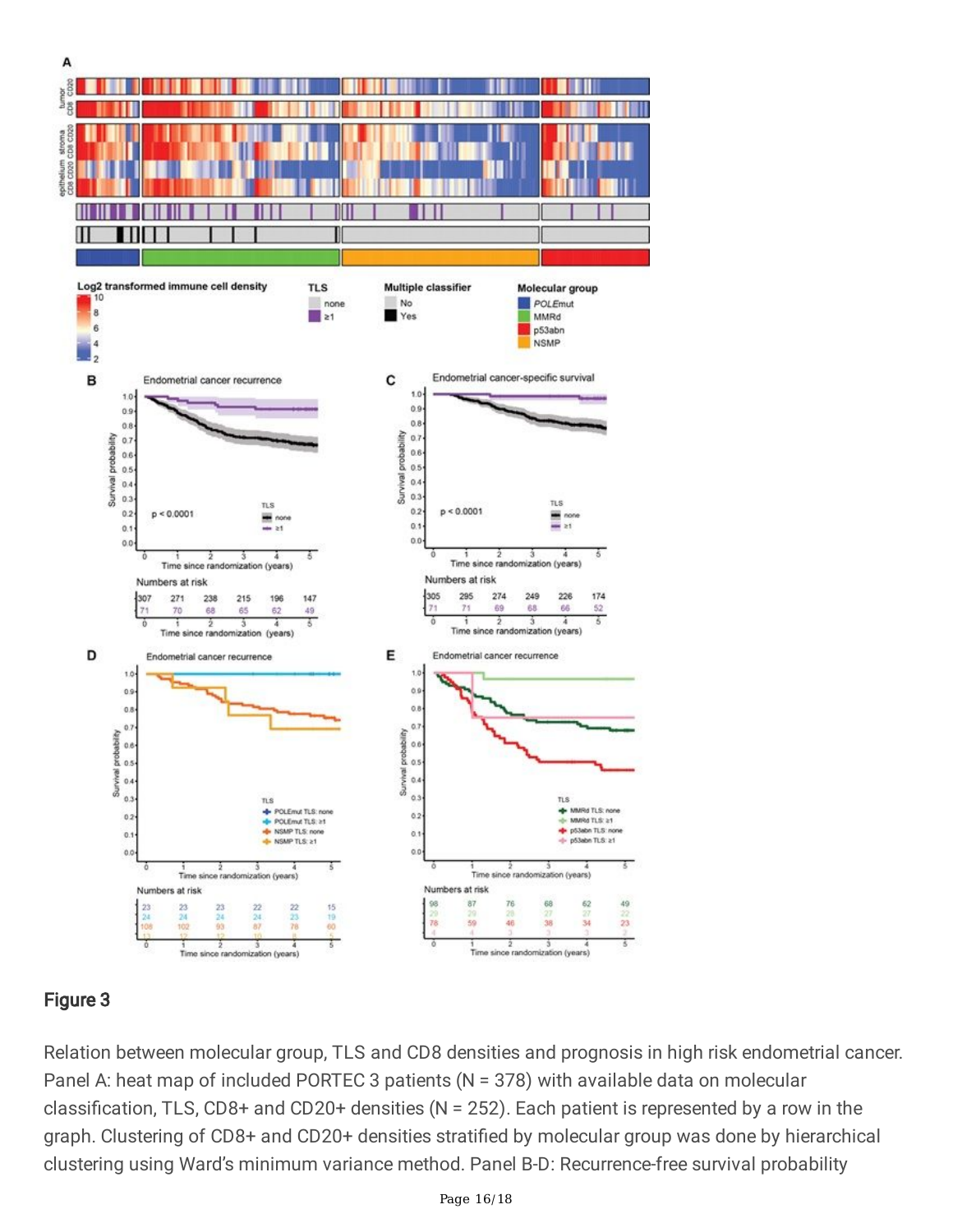calculated according to Kaplan-Meier's methodology for B) all included PORTEC 3 patients (N = 378); C: included patients with POLEmut (N = 47) and MMRd endometrial cancer (N = 127); D) included patients with p53abn (N = 83) and NSMP endometrial cancer (N = 121). Definition of abbreviations: TLS = tertiary lymphoid structure; POLEmut = pathogenic polymerase epsilon mutation; MMRd = mismatch repair deficient; p53abn = p53 abnormal; NSMP = no specific molecular profile.

| Recurrence           | Pathologic model |               |          | Molecular model |               |         | Molecular-immune model |                  |         |
|----------------------|------------------|---------------|----------|-----------------|---------------|---------|------------------------|------------------|---------|
| n=378, 111 events    | <b>HR</b>        | 95% CI        | p value. | <b>HR</b>       | 95% CI        | p value | <b>HR</b>              | 95% CI           | p value |
| Age                  | 1.05             | 1.02-1.07     | 0.00032  | 1.03            | 1.00-1.05     | 0.045   | 1.03                   | 1.00-1.05        | 0.034   |
| Adjuvant treatment   |                  |               |          |                 |               |         |                        |                  |         |
| RT                   | reference        |               |          |                 |               |         |                        |                  |         |
| CTRT                 | 0.76             | $0.52 - 1.10$ | 0.15     | 0.70            | $0.48 - 1.03$ | 0.069   | 0.72                   | 0.50-1.063 0.093 |         |
| Histograde           |                  |               |          |                 |               |         |                        |                  |         |
| EEC grade 1-2        | reference        |               |          | reference       |               |         | reference              |                  |         |
| EEC grade 3          | 1.24             | $0.76 - 2.02$ | 0.40     | 1.23            | $0.71 - 2.14$ | 0.45    | 1.37                   | 0.79-2.37        | 0.27    |
| non-EEC              | 1.42             | $0.89 - 2.27$ | 0.14     | 0.94            | $0.53 - 1.70$ | 0.85    | 1.02                   | $0.57 - 1.82$    | 0.96    |
| Stage (I-II vs. III) | 1.93             | 1.28-2.91     | 0.0016   | 1.90            | 1.27-2.85     | 0.0020  | 1.98                   | 1.31-2.97        | 0.0011  |
| LVSI                 | 1.25             | $0.82 - 1.96$ | 0.30     | 1.29            | $0.83 - 2.00$ | 0.25    | 1.24                   | $0.80 - 1.94$    | 0.33    |
| Molecular group      |                  |               |          |                 |               |         |                        |                  |         |
| <b>NSMP</b>          |                  |               |          | reference       |               |         | reference              |                  |         |
| POLEmut              |                  |               |          | no events       |               |         | no events              |                  |         |
| MMRd                 |                  |               |          | 0.89            | $0.53 - 1.48$ | 0.64    | 0.99                   | 0.59-1.64        | 0.96    |
| p53abn               |                  |               |          | 2.63            | 1.46-4.73     | 0.0012  | 2.42                   | 1.35-4.32        | 0.0029  |
| <b>TLS</b>           |                  |               |          |                 |               |         | 0.32                   | $0.14 - 0.73$    | 0.0073  |





### Figure 4